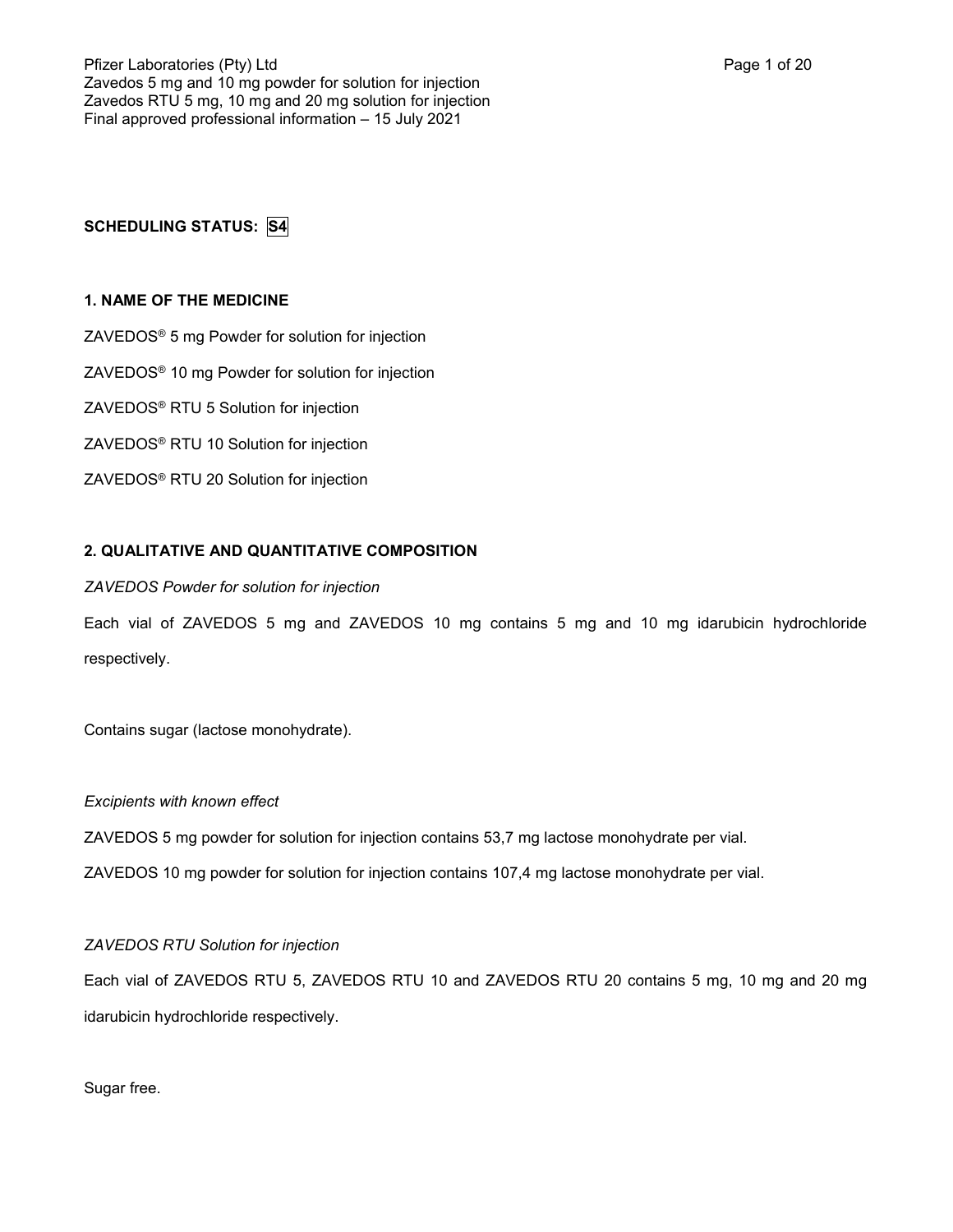For full list of excipients, see section 6.1.

# **3. PHARMACEUTICAL FORM**

*ZAVEDOS Powder for solution for injection*

Porous red-orange, freeze-dried cake or mass in a clear glass vial.

### *ZAVEDOS RTU Solution for injection*

Plastic vials containing a red-orange, clear mobile solution.

### **4. CLINICAL PARTICULARS**

# **4.1 Therapeutic indications**

Acute non-lymphocytic leukaemia (ANLL), including acute myeloblastic leukaemia (AML) in adults, for remission induction as front-line therapy, or for remission induction in relapsed or refractory patients.

ZAVEDOS, in combination with cytarabine, is indicated for the first remission induction-line treatment of previously untreated children with acute myeloid leukaemia (AML).

### **4.2 Posology and method of administration**

### **Posology**

*Acute non-lymphocytic leukaemia (ANLL) or acute myeloblastic leukaemia (AML)*

In adults the suggested dose schedule is 12 mg/m<sup>2</sup> body surface area IV daily for 3 days in combination with cytarabine. Alternatively, a dose of 8 mg/m $^2$  IV may be given daily for 5 days.

In children with AML the recommended dose range of ZAVEDOS, in combination with cytarabine, is 10 - 12 mg/m2 body surface daily for 3 days by slow IV injection.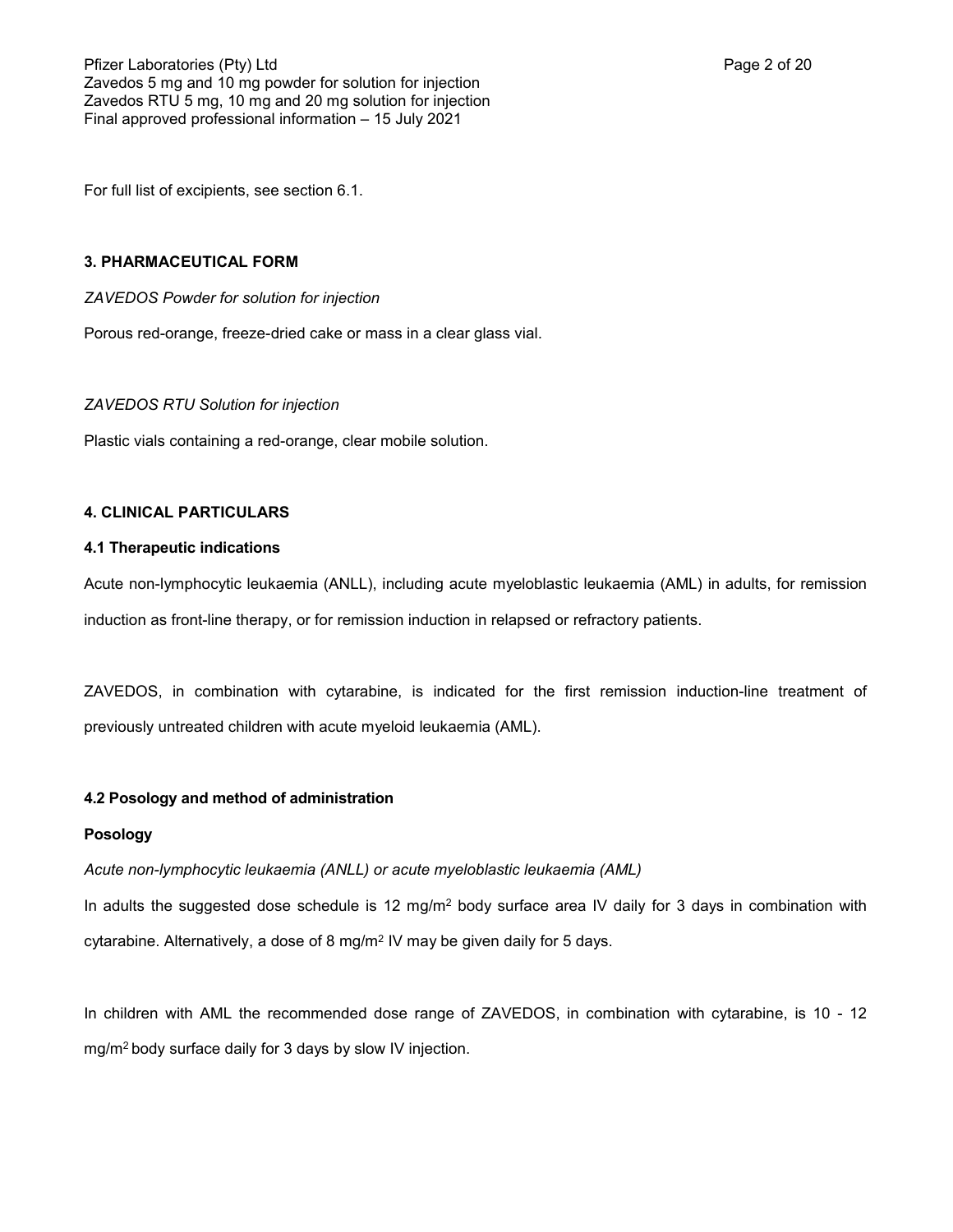# Pfizer Laboratories (Pty) Ltd **Page 3 of 20** Page 3 of 20 Zavedos 5 mg and 10 mg powder for solution for injection Zavedos RTU 5 mg, 10 mg and 20 mg solution for injection Final approved professional information – 15 July 2021

All dose schedules should, however, take into account the haematological status of the patient and the dosage of other cytotoxic medicine when used in combination.

# **Special populations**

# **Dose modifications**

# *Hepatic or renal dysfunction*

While no specific dose recommendation can be made based on the limited available data in patients with hepatic and/or renal impairment, dose reductions should be considered in patients with bilirubin and/or creatinine serum levels greater than 2,0 mg/dL (bilirubin > 34,2 µmol/L and/or serum creatinine > 176,8 µmol/L) (see section 4.4).

ZAVEDOS should not be administered to patients with severe hepatic and/or renal impairment (see section 4.3).

# **Method of administration**

# *Intravenous administration*

ZAVEDOS, either as the reconstituted solution or the ready-to-use (RTU) solution, must ONLY be administered via the intravenous (IV) route.

Slow administration over 5 to 10 minutes via the tubing of a freely running intravenous infusion of 0,9 % sodium chloride must be followed.

A direct push injection is not recommended due to the risk of extravasation, which may occur even in the presence of adequate blood return upon needle aspiration (see section 4.4).

To avoid the risk of microbial contamination, the solution should be used as soon as possible after adding it to the 0,9 % sodium chloride infusion bag.

# **4.3 Contraindications**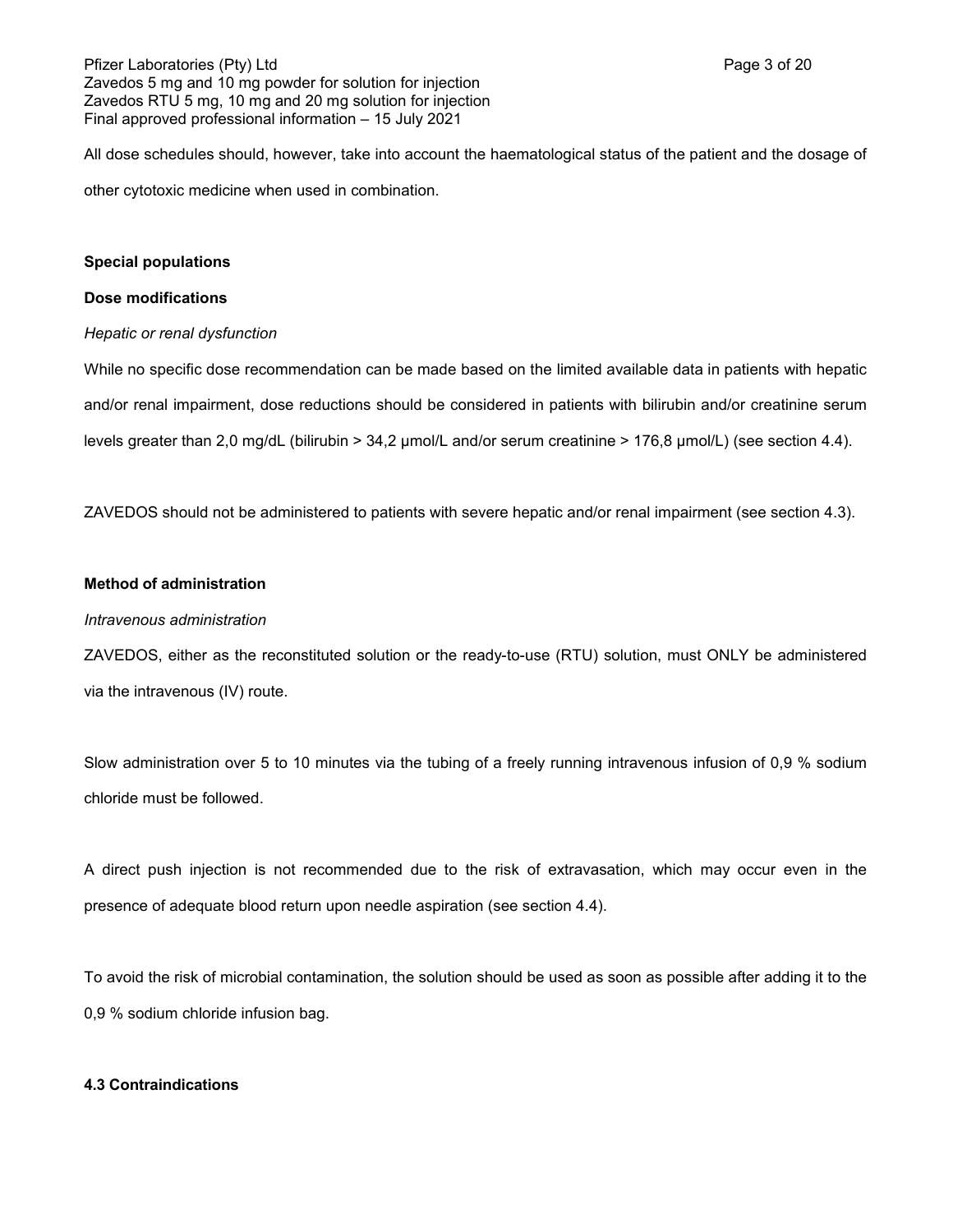Pfizer Laboratories (Pty) Ltd **Page 4 of 20** Page 4 of 20 Zavedos 5 mg and 10 mg powder for solution for injection Zavedos RTU 5 mg, 10 mg and 20 mg solution for injection Final approved professional information – 15 July 2021

- Hypersensitivity to idarubicin or to any of the excipients of ZAVEDOS (listed in section 6.1), and/or other anthracyclines or anthracenediones
- Severe hepatic impairment, including bilirubin levels exceeding 5 mg/dL (85,5 μmol/L)
- Severe renal impairment (CrCL < 30 mL/min)
- Severe myocardial insufficiency (NYHA grade 3 and above)
- Recent myocardial infarction
- Severe dysrhythmias
- Persistent myelosuppression
- Previous treatment with maximum cumulative doses of ZAVEDOS and/or other anthracyclines and anthracenediones (see section 4.4)
- Patients with uncontrolled infections
- Pre-existing bone marrow suppression induced by previous medicine therapy or radiotherapy
- Concomitant use with live attenuated vaccines and yellow fever vaccine
- Pregnancy and lactation (see section 4.6)

# **4.4 Special warnings and precautions for use**

# *General*

ZAVEDOS IS INTENDED FOR ADMINISTRATION ONLY BY THOSE EXPERIENCED IN THE USE OF CYTOSTATICS.

Patients should recover from acute toxicities of prior cytotoxic treatment (such as stomatitis, neutropenia, thrombocytopenia and generalised infections) before beginning treatment with ZAVEDOS.

# *Cardiac function*

Cardiotoxicity is a risk of anthracycline treatment, as in ZAVEDOS, that may manifest as early (i.e., acute) or late (i.e., delayed) events. Cardiotoxicity is related to the cumulative dose of anthracycline.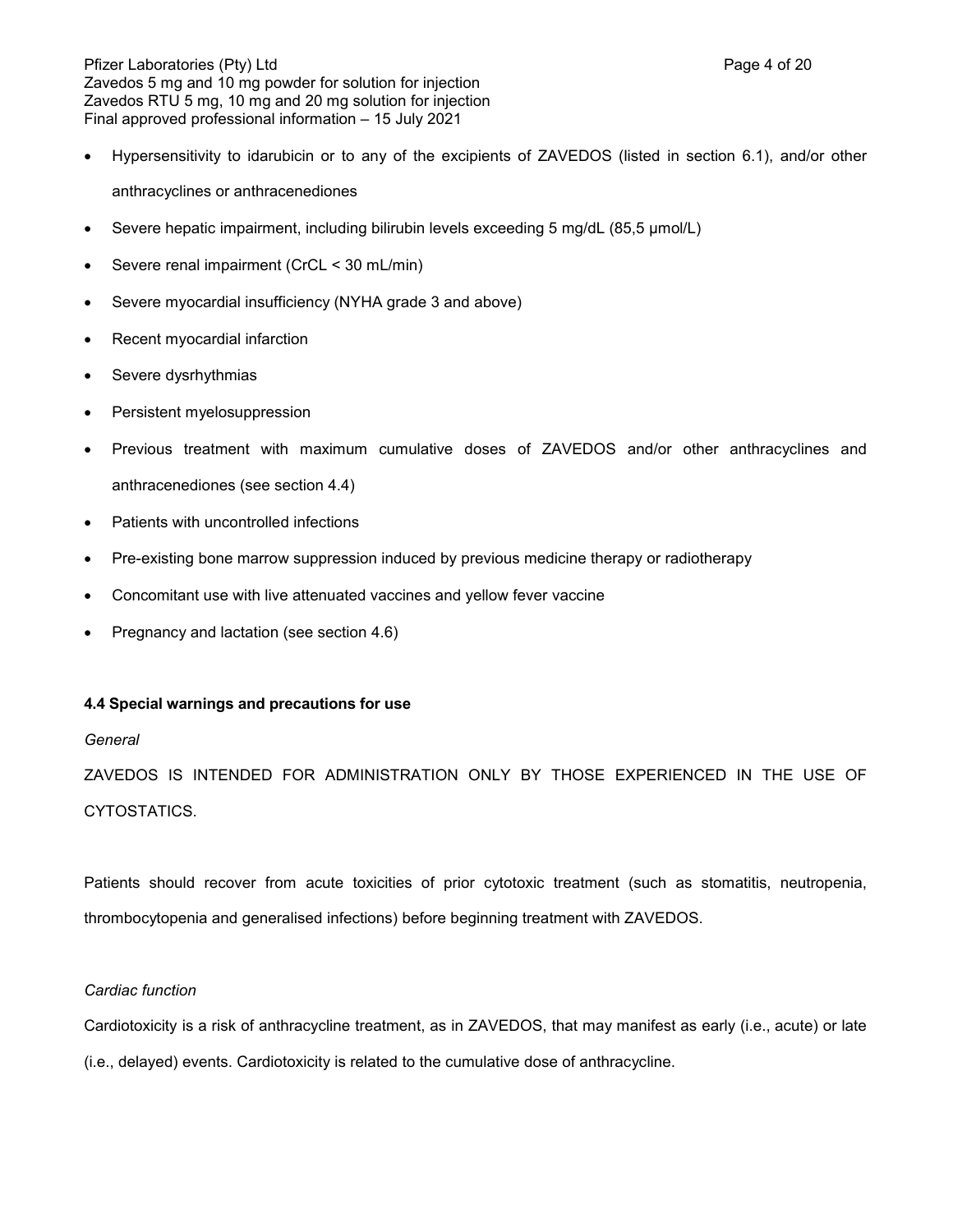#### *Early (acute) events:*

Early cardiotoxicity of ZAVEDOS consists mainly of sinus tachycardia and/or electrocardiogram (ECG) abnormalities, such as non-specific ST-T wave changes. Tachydysrhythmias, including premature ventricular contractions and ventricular tachycardia, bradycardia, as well as atrioventricular and bundle-branch block have also been reported. These effects do not usually predict subsequent development of delayed cardiotoxicity, are rarely of clinical importance, and are generally not a reason for the discontinuation of ZAVEDOS treatment.

#### *Late (delayed) events:*

Delayed cardiotoxicity usually develops late in the course of therapy or within 2 to 3 months after treatment termination, but later events, several months to years after completion of treatment have also been reported.

Delayed cardiomyopathy is manifested by reduced left ventricular ejection fraction (LVEF) and/or signs and symptoms of congestive heart failure (CHF) such as dyspnoea, pulmonary oedema, dependent oedema, cardiomegaly, hepatomegaly, oliguria, ascites, pleural effusion, and gallop rhythm. Subacute effects such as pericarditis/myocarditis have also been reported.

Life-threatening CHF is the most severe form of anthracycline-induced cardiomyopathy and represents the cumulative dose-limiting toxicity of the medicine.

Cumulative dose limits for IV ZAVEDOS have not been identified. However, ZAVEDOS related cardiomyopathy was reported in 5 % of patients who received cumulative IV doses of 150 to 290 mg/m².

Cardiac function should be assessed before patients undergo treatment with ZAVEDOS and must be monitored throughout therapy to minimise the risk of incurring severe cardiac impairment. The risk may be decreased through regular monitoring of LVEF during the course of treatment with prompt discontinuation of ZAVEDOS at the first sign of impaired function. The appropriate quantitative method for repeated assessment of cardiac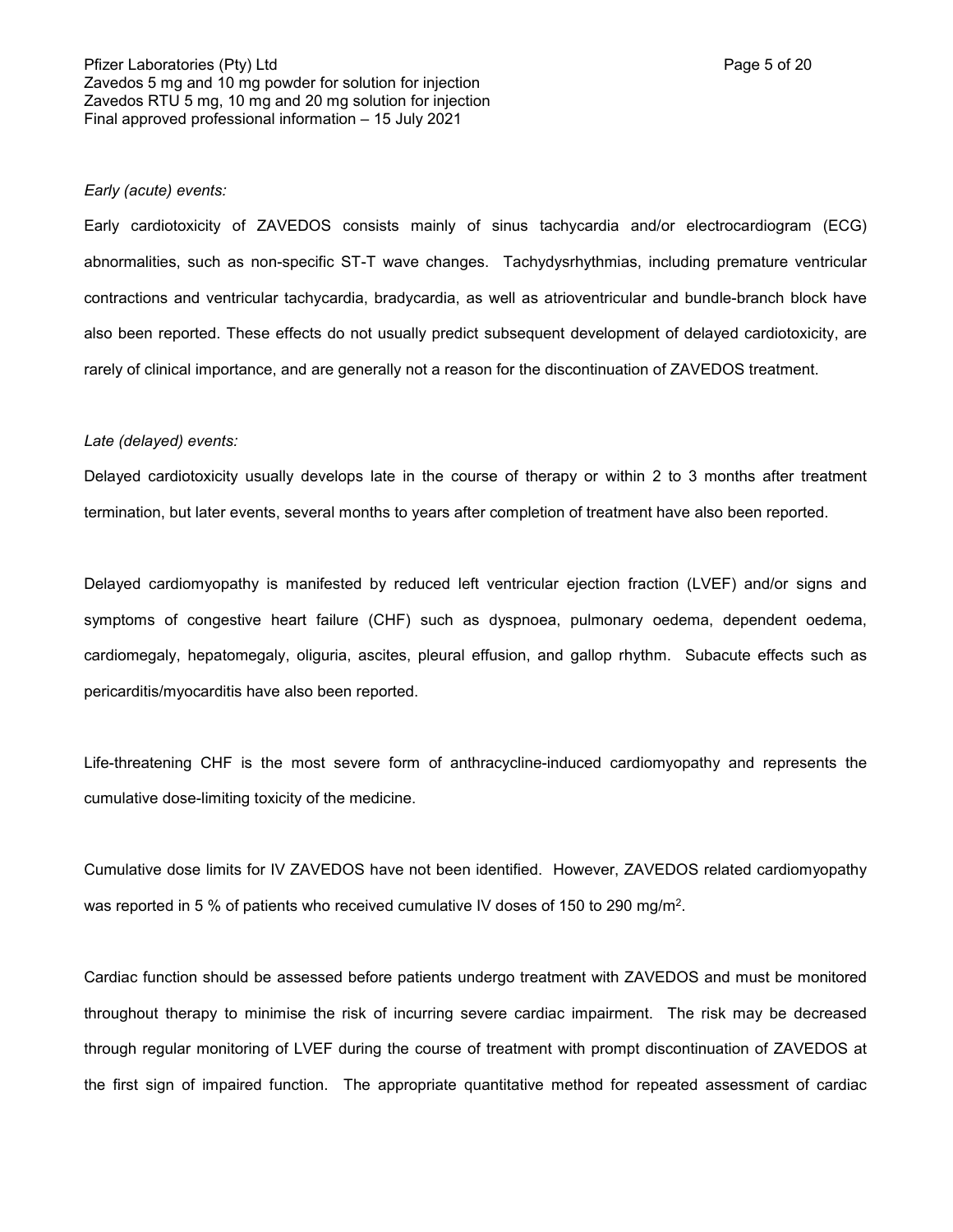### Pfizer Laboratories (Pty) Ltd **Page 6 of 20** Page 6 of 20 Zavedos 5 mg and 10 mg powder for solution for injection Zavedos RTU 5 mg, 10 mg and 20 mg solution for injection Final approved professional information – 15 July 2021

function (evaluation of LVEF) includes Multiple Gated Acquisition (MUGA) scan or echocardiography (ECHO). A baseline cardiac evaluation with an ECG and either a MUGA scan or an ECHO is recommended, especially in patients with risk factors for increased cardiotoxicity. Repeated MUGA or ECHO determinations of LVEF should be performed, particularly with higher, cumulative anthracycline doses. The technique used for assessment

should be consistent throughout follow-up.

Risk factors for cardiac toxicity include:

- active or dormant cardiovascular disease
- prior or concomitant radiotherapy to the mediastinal/pericardial area
- previous therapy with other anthracyclines or anthracenediones
- concomitant use of medicines with the ability to suppress cardiac contractility or cardiotoxic medicines (e.g. trastuzumab)

ZAVEDOS should not be administered in combination with other cardiotoxic medicines unless the patient's cardiac function is closely monitored (see section 4.5).

Patients receiving ZAVEDOS after stopping treatment with other cardiotoxic medicines, especially those with long half-lives such as trastuzumab, may also be at an increased risk of developing cardiotoxicity.

The reported half-life of trastuzumab is variable. Trastuzumab may persist in the circulation for up to 7 months. Therefore medical practitioners should avoid ZAVEDOS therapy for up to 7 months after stopping trastuzumab when possible. If ZAVEDOS is used before this time, careful monitoring of cardiac function is recommended.

Cardiac function monitoring must be particularly strict in patients receiving high cumulative doses and in those with risk factors. However, cardiotoxicity with ZAVEDOS may occur at lower cumulative doses whether or not cardiac risk factors are present.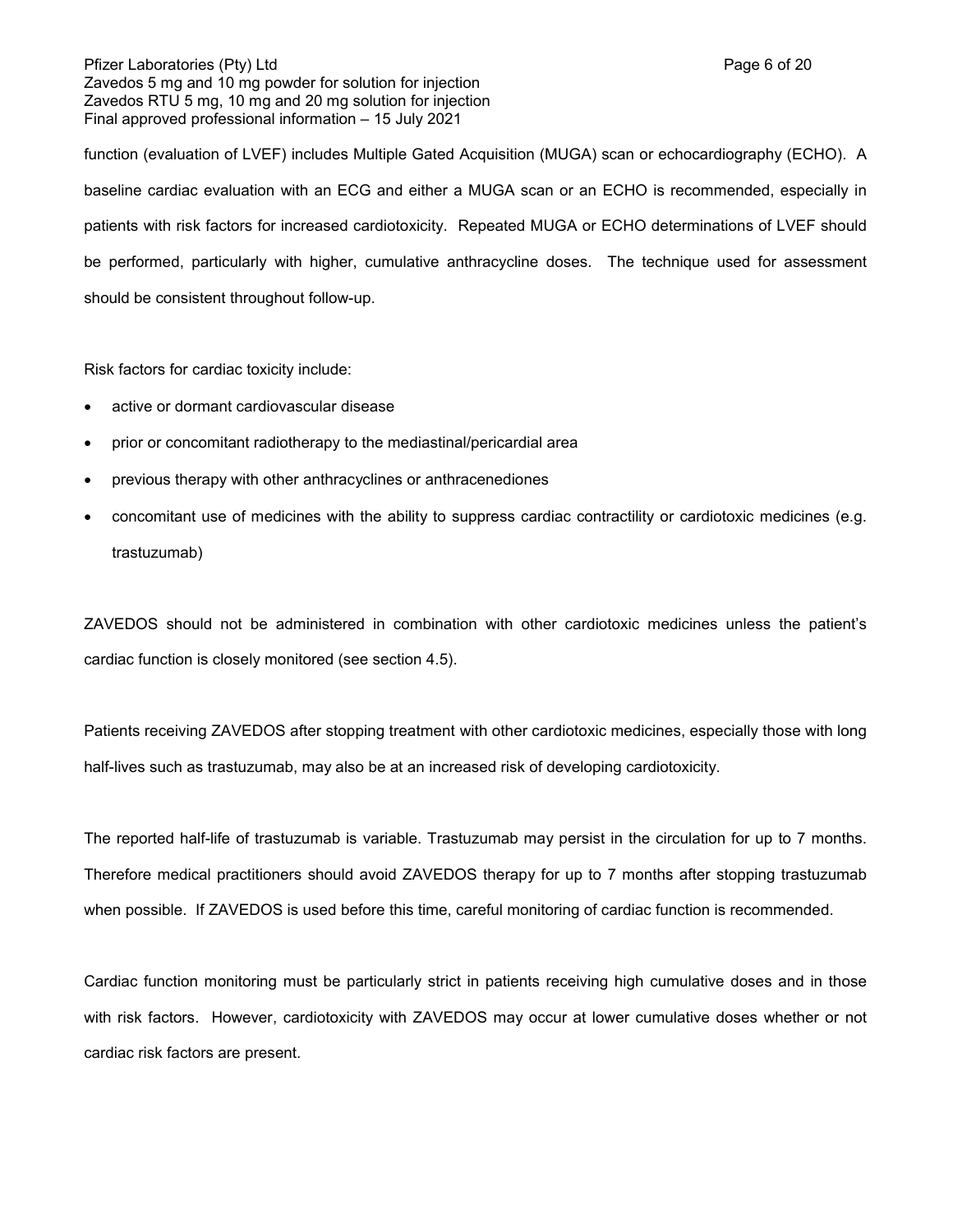In infants and children there appears to be a greater susceptibility to anthracycline-induced cardiac toxicity, and a long-term periodic evaluation of cardiac function has to be performed.

It is probable that the toxicity of ZAVEDOS and other anthracyclines or anthracenediones is additive.

### *Haematologic toxicity*

ZAVEDOS is a potent bone marrow suppressant. Severe myelosuppression will occur in all patients given a therapeutic dose of ZAVEDOS. Haematologic profiles should be assessed before and during each cycle of therapy with ZAVEDOS, including differential white blood cell (WBC) counts.

A dose-dependent, reversible leukopenia and/or granulocytopenia (neutropenia) is the predominant manifestation of ZAVEDOS haematologic toxicity and is the most common acute dose-limiting toxicity of this medicine. Leukopenia and neutropenia are usually severe; thrombocytopenia and anaemia may also occur. Neutrophil and platelet counts usually reach their nadir 10 to 14 days after administration of ZAVEDOS. Cell counts generally return to normal levels during the third week. Clinical consequences of severe myelosuppression include fever, infections, sepsis/septicaemia, septic shock, haemorrhage, tissue hypoxia or death.

#### *Secondary leukaemia*

Secondary leukaemia, with or without a preleukaemic phase, has been reported in patients treated with anthracyclines, including ZAVEDOS. Secondary leukaemia is more common when such medicines are given in combination with DNA-damaging antineoplastic medicines, when patients have been heavily pretreated with cytotoxic medicines, or when doses of the anthracyclines have been escalated. These leukaemias can have a 1 to 3-year latency period.

#### *Gastrointestinal*

ZAVEDOS is emetogenic. Mucositis (mainly stomatitis, less often oesophagitis) generally appears early after ZAVEDOS administration and, if severe, may progress over a few days to mucosal ulcerations. Most patients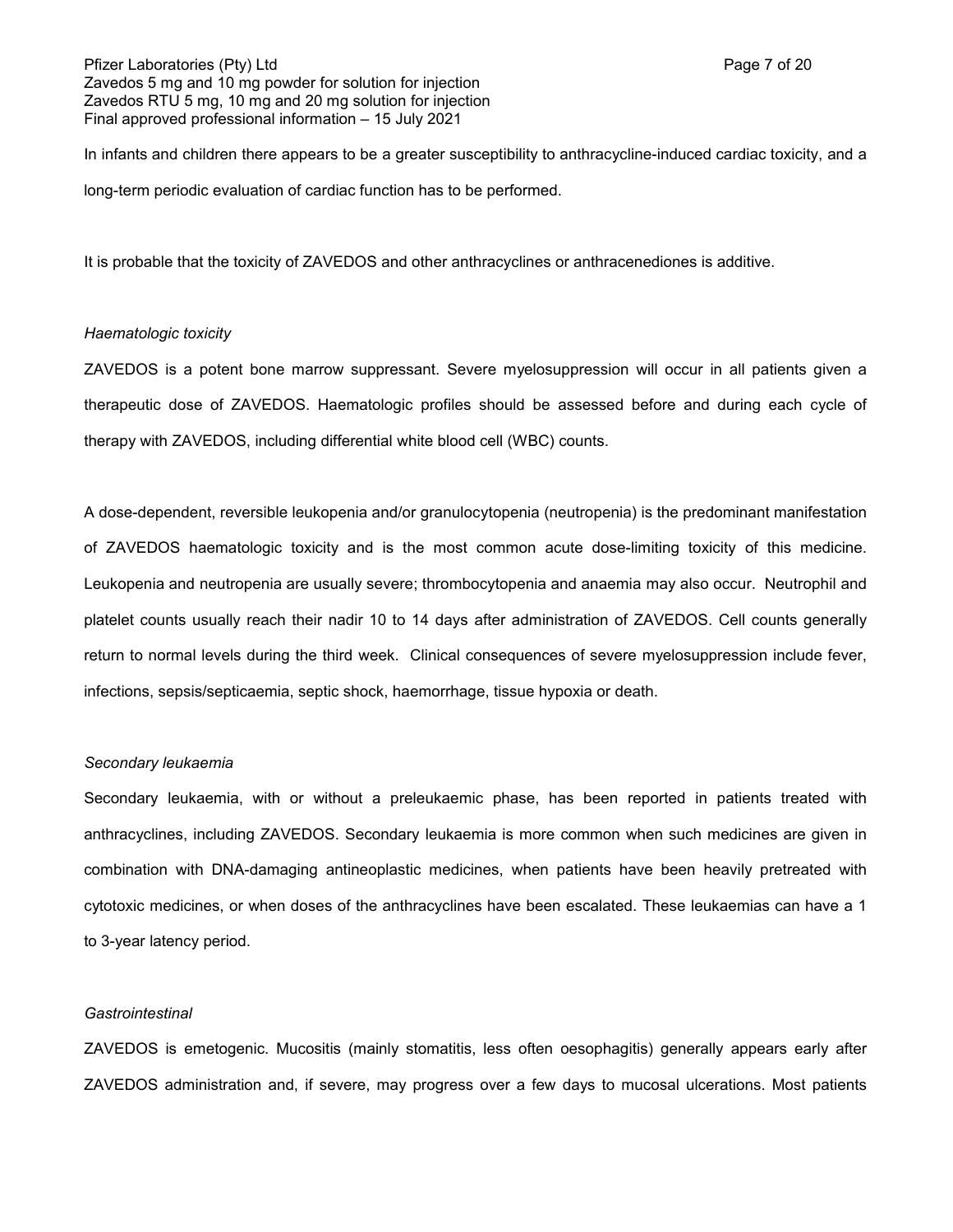recover from this adverse event by the third week of therapy.

#### *Hepatic and/or renal function*

Since hepatic and/or renal function impairment can affect the disposition of ZAVEDOS, liver and kidney function should be evaluated with conventional clinical laboratory tests (using serum bilirubin and serum creatinine as indicators) prior to, and during, treatment. In a number of Phase III clinical trials, treatment was withheld if bilirubin and/or creatinine serum levels exceeded 2,0 mg/dL (bilirubin > 34,2 µmol/L and/or serum creatinine > 176,8 µmol/L). With other anthracyclines a 50 % dose reduction is generally used if bilirubin levels are in the range 1,2 to 2,0 mg/dL (20,5 to 34,2 µmol/L) (see section 4.2).

#### *Effects at the site of injection*

Phlebosclerosis may result from an injection into a small vessel or from previous injections into the same vein. Following the recommended administration procedures may minimise the risk of phlebitis/thrombophlebitis at the injection site (see section 4.2).

#### *Extravasation*

Extravasation of ZAVEDOS during intravenous injection may cause local pain, severe tissue lesions (vesication, severe cellulitis), and necrosis. Should signs or symptoms of extravasation occur during intravenous administration of ZAVEDOS, the infusion should be stopped immediately.

#### *Tumour lysis syndrome*

ZAVEDOS may induce hyperuricaemia as a consequence of the extensive purine catabolism that accompanies rapid medicine-induced lysis of neoplastic cells (tumour lysis syndrome). Blood uric acid levels, potassium, calcium phosphate, and creatinine should be evaluated after initial treatment. Hydration, urine alkalinisation and prophylaxis with allopurinol to prevent hyperuricaemia may minimise potential complications of tumour lysis syndrome.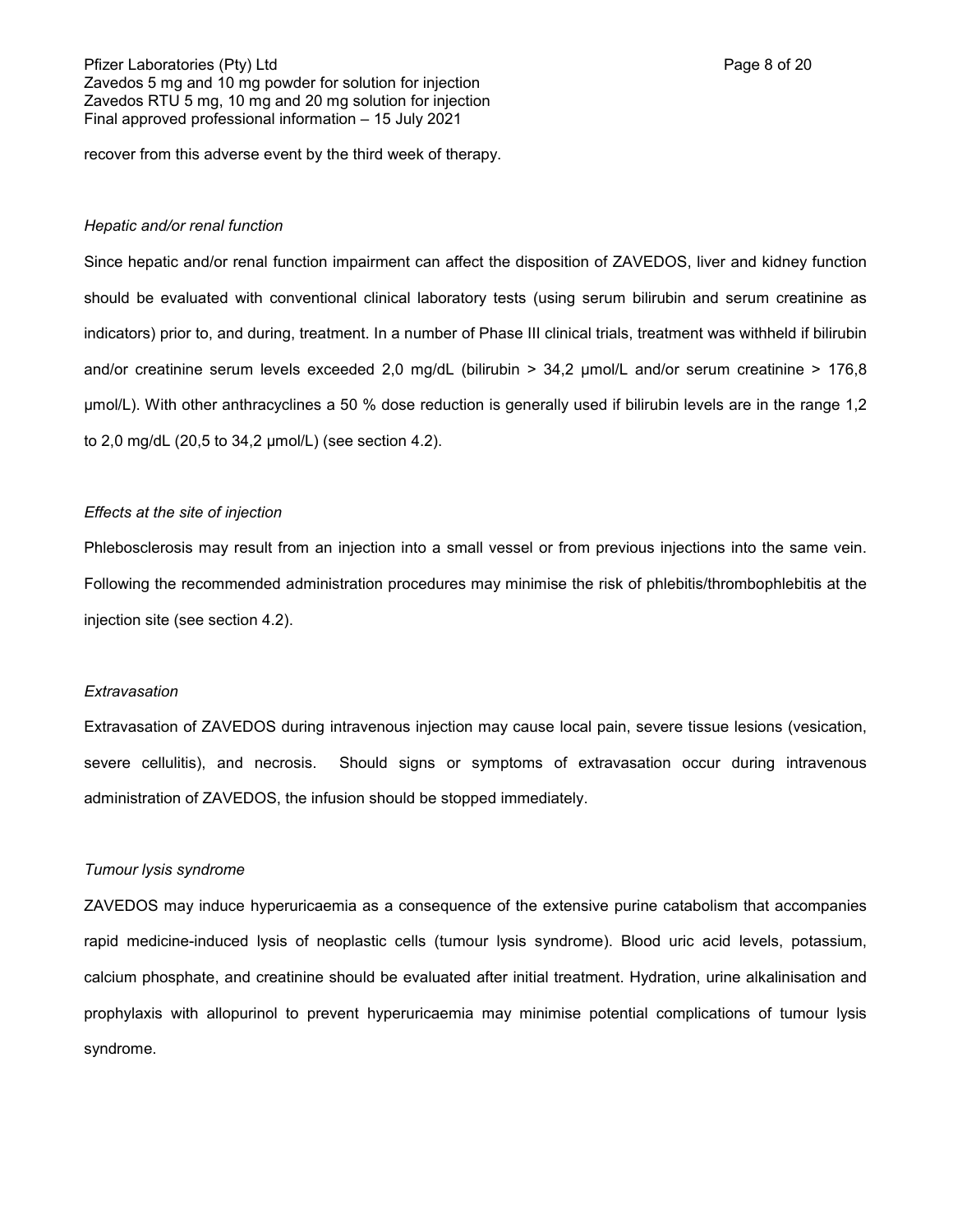#### *Immunosuppressant effects/increased susceptibility to infections*

Administration of live or live-attenuated vaccines in patients immunocompromised by chemotherapeutic medicines including ZAVEDOS may result in serious or fatal infections. Vaccinations with a live vaccine should be avoided in patients receiving ZAVEDOS. Killed or inactivated vaccines may be administered; however, the response to such vaccines may be diminished (see section 4.3).

#### *Other*

Thrombophlebitis and thromboembolic phenomena, including pulmonary embolism have been reported with the use of ZAVEDOS.

#### *Lactose*

ZAVEDOS 5 mg and ZAVEDOS 10 mg Powder for solution for injection contains lactose. Patients with rare hereditary problems of galactose intolerance, e.g. galactosaemia, the Lapp total lactase deficiency or glucosegalactose malabsorption should not receive ZAVEDOS 5 mg and ZAVEDOS 10 mg Powder for solution for injection.

### **4.5 Interaction with other medicines and other forms of interaction**

ZAVEDOS is a potent myelosuppressant and combination chemotherapy regimens that contain other medicines with similar action may lead to additive toxicity, especially with regard to bone marrow/haematologic and gastrointestinal effects (see section 4.4). The use of ZAVEDOS in combination chemotherapy with other potentially cardiotoxic medicines, as well as the concomitant use of other cardioactive compounds (e.g. calcium channel blockers), requires monitoring of cardiac function throughout treatment.

Changes in hepatic or renal function induced by concomitant therapies may affect ZAVEDOS metabolism, pharmacokinetics, and therapeutic efficacy and/or toxicity.

An additive myelosuppressant effect may occur when radiotherapy is given concomitantly or within 2 - 3 weeks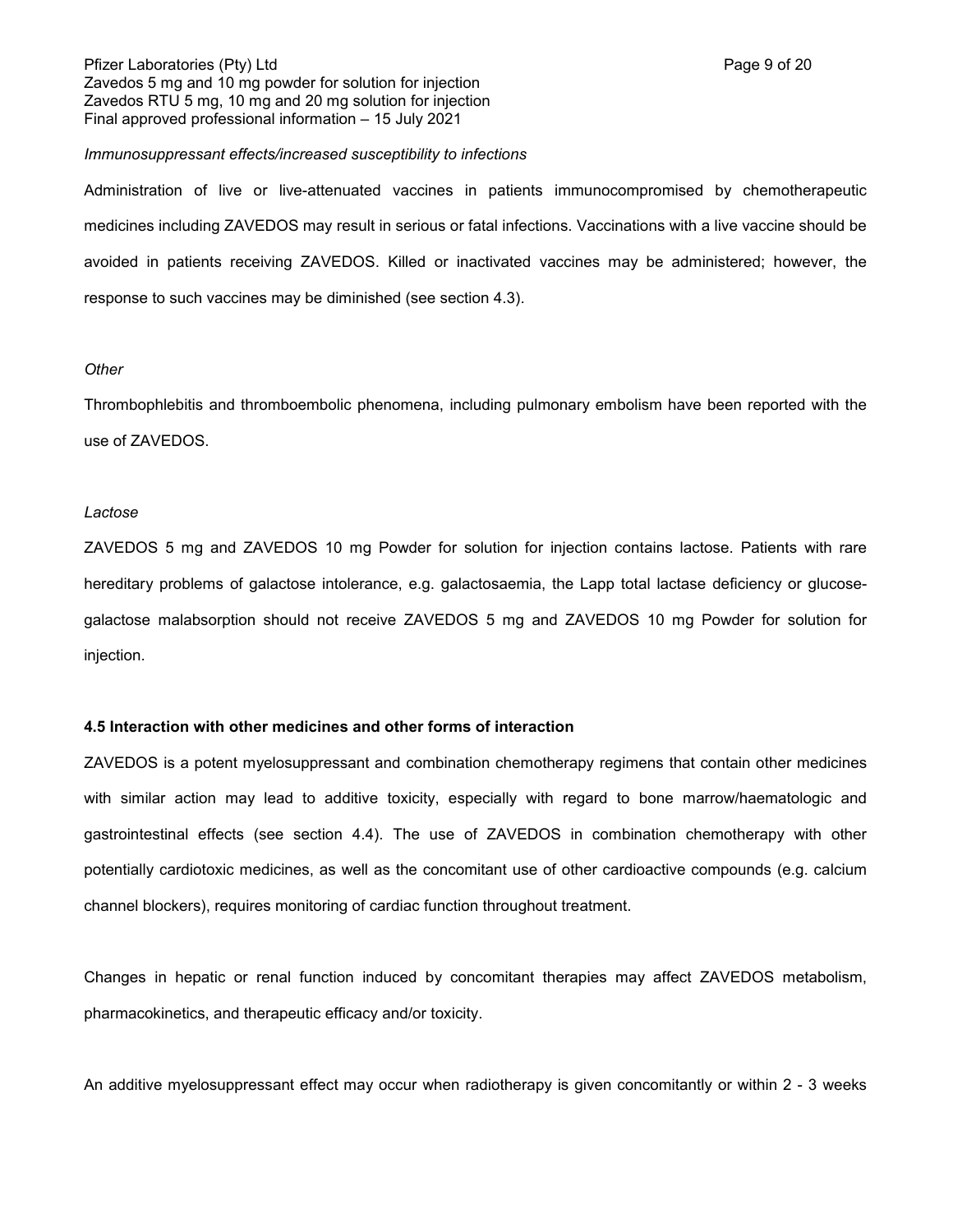prior to treatment with ZAVEDOS.

### **4.6 Fertility, pregnancy and lactation**

ZAVEDOS is contraindicated in pregnancy and lactation (see section 4.3).

### **Pregnancy**

The embryotoxic potential of ZAVEDOS has been demonstrated in both *in vitro* and *in vivo* studies. However,

there are no adequate and well-controlled studies in pregnant women.

Women of child-bearing potential should avoid becoming pregnant during treatment (see section 4.3).

The patient should be informed of the potential hazard to the foetus.

Highly effective contraceptives should be used.

### **Breastfeeding**

It is not known whether ZAVEDOS or its metabolites are excreted in human breast milk. Mothers should not breastfeed while undergoing chemotherapy with ZAVEDOS (see section 4.3).

# **Fertility**

ZAVEDOS can induce chromosomal damage in human spermatozoa. For this reason, males undergoing treatment with ZAVEDOS should use effective contraceptive methods during and up to 3 months after treatment.

Males intending to father children should be counselled regarding prior preservation of sperm.

# **4.7 Effects on ability to drive and use machines**

The effect of ZAVEDOS on the ability to drive or use machinery has not been systematically evaluated. Patients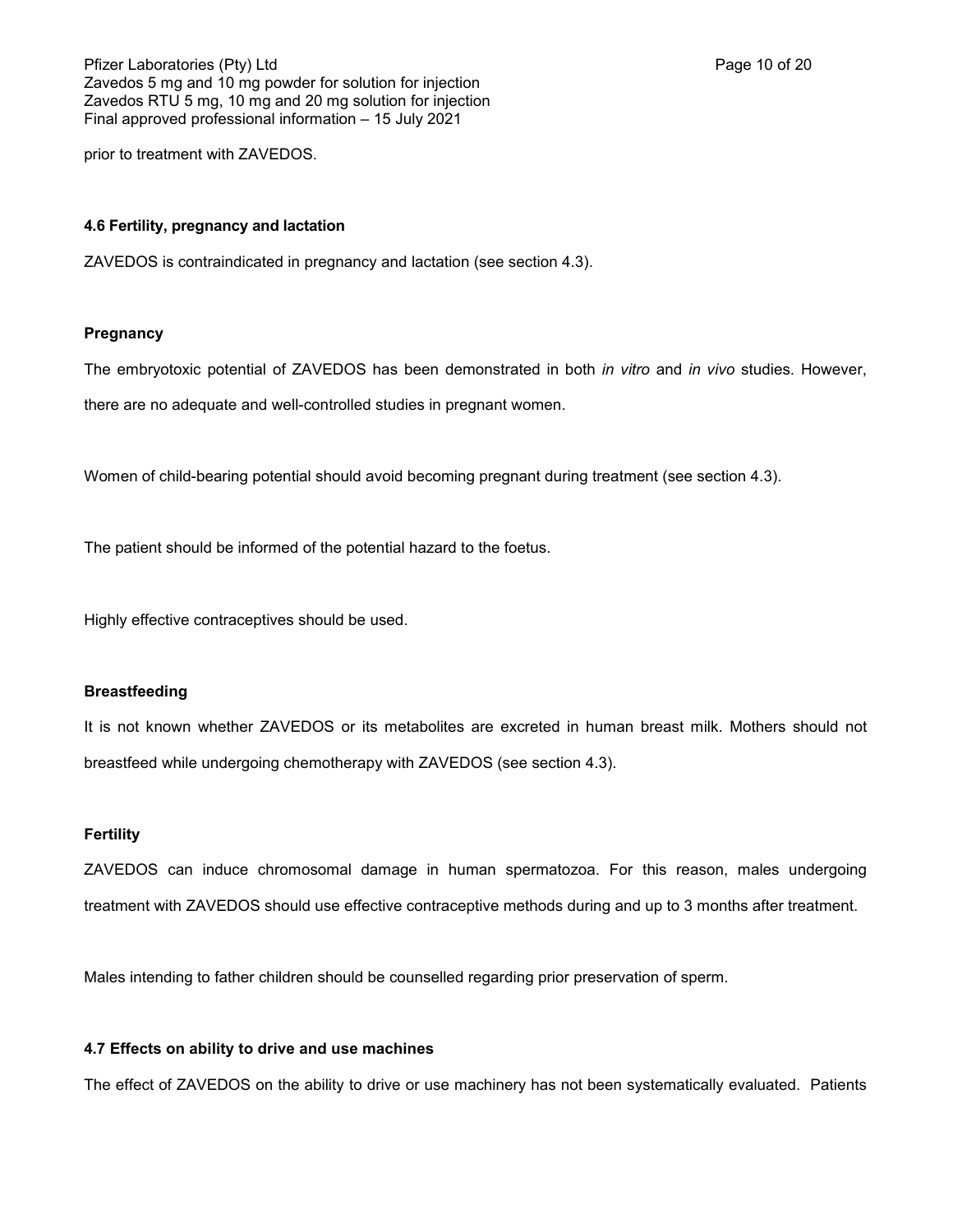should be made aware that ZAVEDOS may affect their ability to drive or use machinery and it should be determined how they are affected before attempting to do so.

# **4.8 Undesirable effects**

The following adverse events have been reported in association with ZAVEDOS therapy with the following frequencies: very common  $\geq 1/10$ ; common  $\geq 1/100$  to  $< 1/10$ ; uncommon  $\geq 1/1$  000 to  $< 1/100$ ; rare  $\geq 1/10$  000 to  $<$  1/1 000; very rare  $<$  1/10 000, including isolated reports.

| System organ class         | <b>Frequency</b> | Side effect               |
|----------------------------|------------------|---------------------------|
| Infections and             | Very common      | Infection, severe and     |
| <i>infestations</i>        |                  | sometimes fatal           |
|                            | Uncommon         | Sepsis/septicaemia        |
| Neoplasms benign,          | Uncommon         | Secondary leukaemias      |
| malignant and              |                  | (acute myeloid leukaemia  |
| unspecified                |                  | and myelodysplastic       |
|                            |                  | syndrome)                 |
| <b>Blood and lymphatic</b> | Very common      | Anaemia, leukopenia,      |
| system disorders           |                  | neutropenia,              |
|                            |                  | thrombocytopenia          |
| Immune system              | Very rare        | Anaphylaxis               |
| disorders                  |                  |                           |
| Metabolism and             | Very common      | Anorexia                  |
| nutrition disorders        | Uncommon         | Dehydration,              |
|                            |                  | hyperuricaemia            |
| Nervous system             | Very common      | Headache                  |
| disorders                  | Rare             | Neurotoxicity             |
| Cardiac disorders          | Common           | Congestive heart failure, |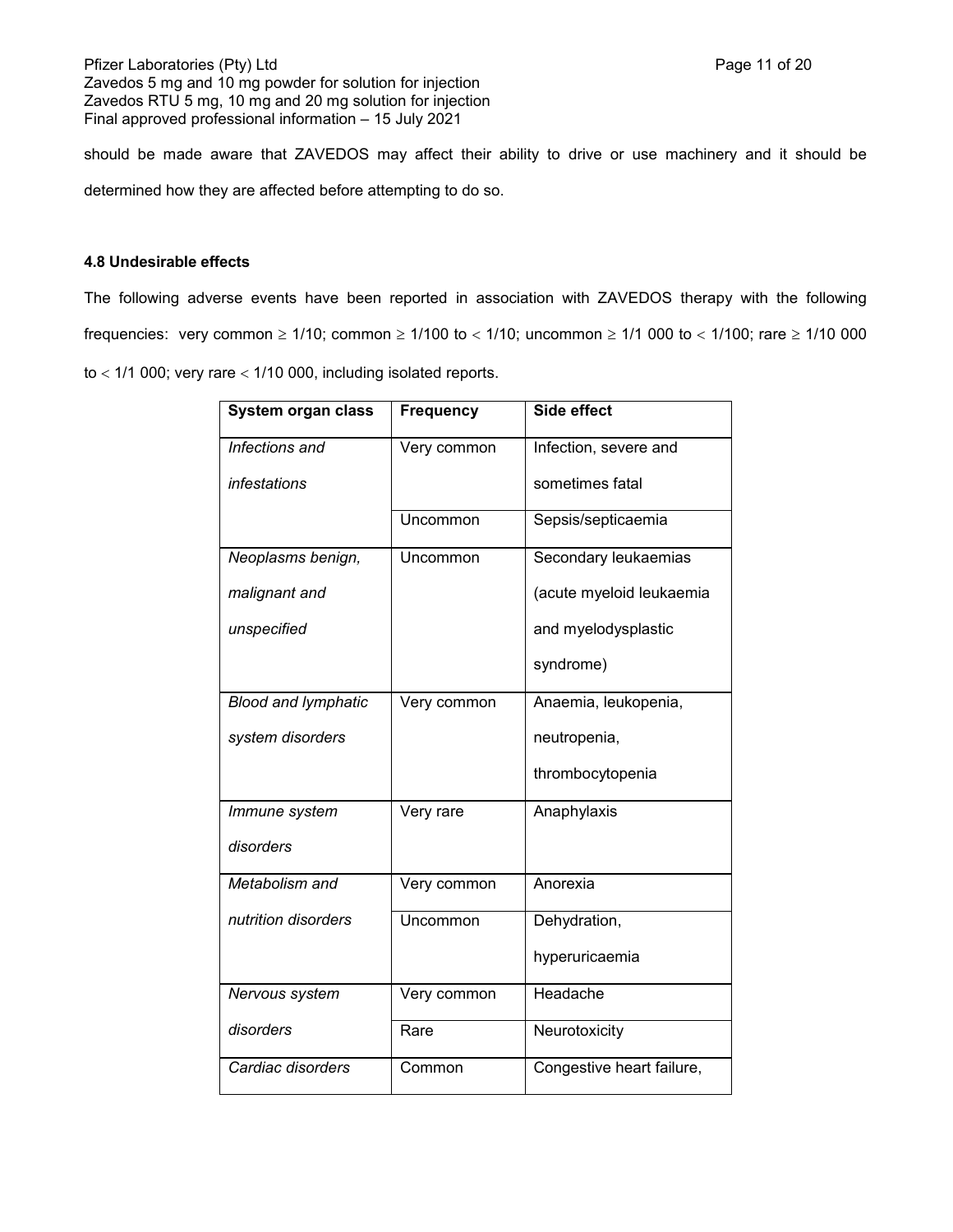|                     |             | sinus tachycardia,            |
|---------------------|-------------|-------------------------------|
|                     |             | tachydysrhythmias             |
|                     | Very rare   | Atrioventricular block,       |
|                     |             | bundle branch block,          |
|                     |             | myocarditis, pericarditis     |
| Vascular disorders  | Common      | Haemorrhage, phlebitis,       |
|                     |             | thrombophlebitis              |
|                     | Uncommon    | Shock                         |
|                     | Very rare   | Hot flushes,                  |
|                     |             | thromboembolism               |
| Gastrointestinal    | Very common | Abdominal pain or burning     |
| disorders           |             | sensation, diarrhoea,         |
|                     |             | mucositis/ stomatitis,        |
|                     |             | nausea, vomiting              |
|                     | Common      | <b>Gastrointestinal tract</b> |
|                     |             | bleeding                      |
|                     | Uncommon    | Oesophagitis, colitis         |
|                     |             | (including severe             |
|                     |             | enterocolitis/neutropenic     |
|                     |             | enterocolitis with            |
|                     |             | perforation)                  |
|                     | Very rare   | Erosions/ulceration           |
| Skin and            | Very common | Alopecia                      |
| subcutaneous tissue | Common      | Hypersensitivity of           |
| disorders           |             | irradiated skin ('radiation   |
|                     |             | recall reaction'), rash/itch  |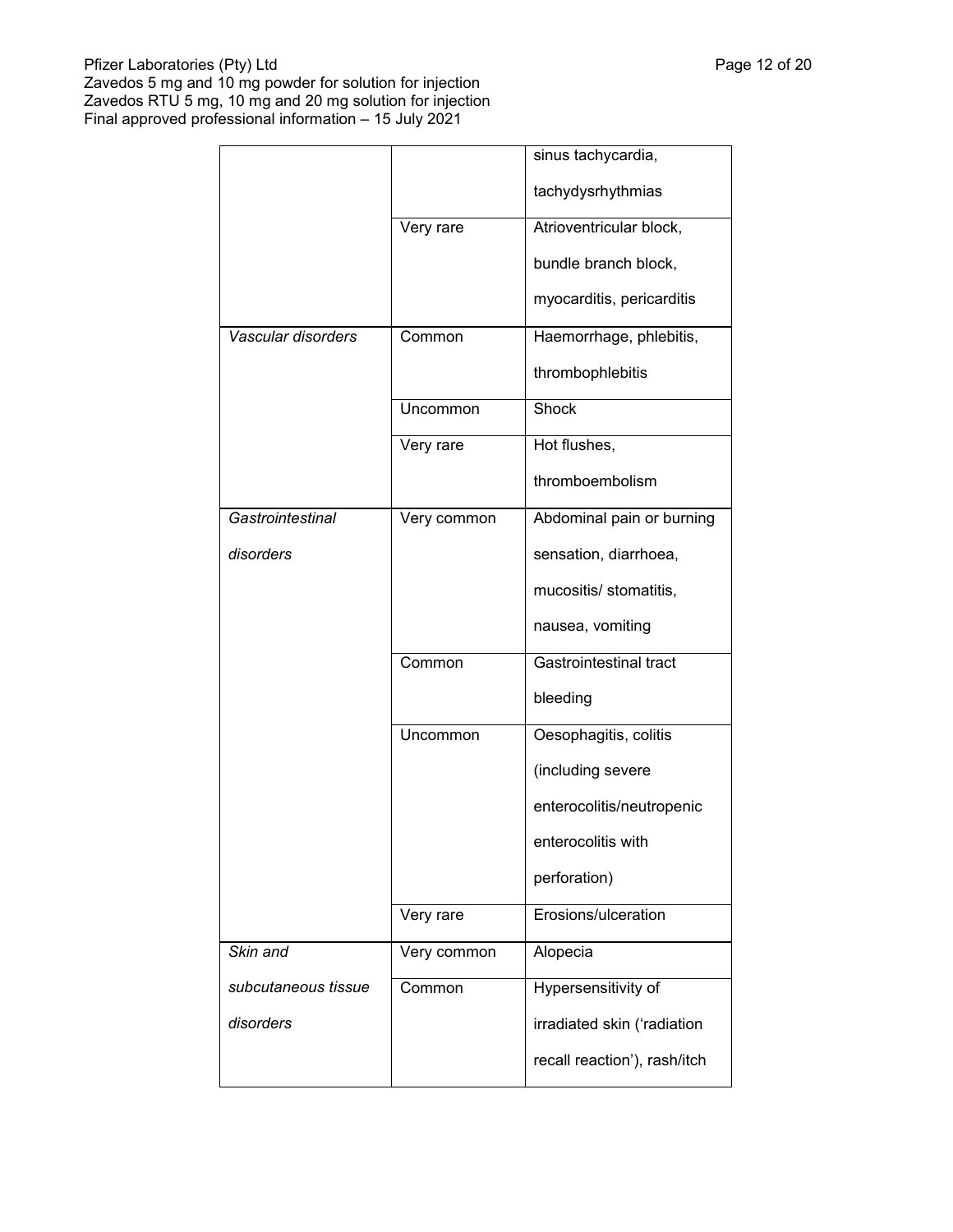|                       | Uncommon    | Skin and nail                 |
|-----------------------|-------------|-------------------------------|
|                       |             | hyperpigmentation,            |
|                       |             | urticaria                     |
|                       | Very rare   | Acral erythema                |
| Renal and urinary     | Very common | Red colour urine for 1 - 2    |
| disorders             |             | days after administration     |
| General disorders and | Very common | Fever                         |
| administration site   |             |                               |
| conditions            |             |                               |
| Investigations        | Common      | Reduction in left ventricular |
|                       |             | ejection fraction, elevation  |
|                       |             | of liver enzymes and          |
|                       |             | bilirubin                     |
|                       |             |                               |
|                       | Uncommon    | <b>ECG</b> abnormalities      |
|                       |             |                               |

# *Post-marketing side effects*

| System organ class                 | Side effect                  |
|------------------------------------|------------------------------|
| <b>Blood and lymphatic system</b>  | Myelosuppression, prolonged  |
| disorders                          | bone marrow depression       |
| Metabolism and nutrition disorders | Hyperglycaemia               |
| Gastrointestinal disorders         | Dysphagia                    |
| Skin and subcutaneous tissue       | Skin changes, local toxicity |
| disorders                          |                              |
| General disorders and              | Fatique                      |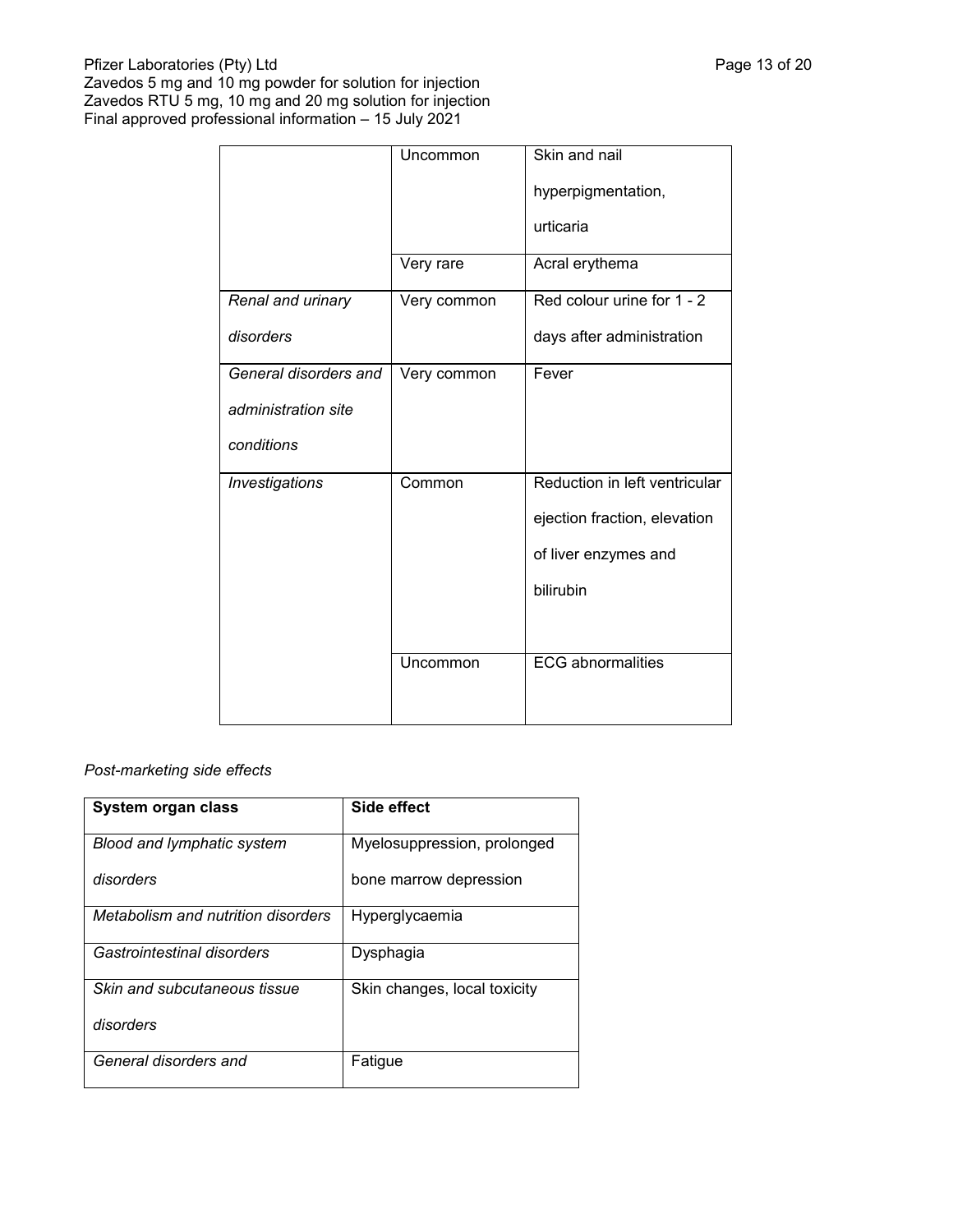# Pfizer Laboratories (Pty) Ltd **Page 14 of 20** Page 14 of 20 Zavedos 5 mg and 10 mg powder for solution for injection Zavedos RTU 5 mg, 10 mg and 20 mg solution for injection Final approved professional information – 15 July 2021

*administration site conditions*

Undesirable effects are similar in adults and children except a greater susceptibility to anthracycline induced cardiac toxicity of children (see section 4.4).

# *Reporting of suspected adverse reactions*

Reporting suspected adverse reactions after authorisation of the medicine is important. It allows continued monitoring of the benefit/risk balance of the medicine. Health care providers are asked to report any suspected adverse reactions to SAHPRA via the "**6.04 Adverse Drug Reactions Reporting Form**", found online under SAHPRA's publications:<https://www.sahpra.org.za/Publications/Index/8>

### **4.9 Overdose**

Very high doses of ZAVEDOS may cause acute myocardial toxicity within 24 hours and severe myelosuppression within one or two weeks (see section 4.8).

Treatment should be symptomatic and supportive.

Delayed cardiac failure has been seen with the anthracyclines up to several months after an overdose. Patients should be observed carefully and if signs of cardiac failure arise, should be treated along conventional lines.

# **5. PHARMACOLOGICAL PROPERTIES**

# **5.1 Pharmacodynamic properties**

Category and class: A 26 Cytostatic agents

Idarubicin, an anthracycline, is a DNA intercalating analogue of daunorubicin, which has an inhibitory effect on nucleic acid synthesis and interacts with the enzyme topoisomerase II. The absence of a methoxy group at position 4 of the anthracycline structure gives the compound a high lipophilicity which results in an increased rate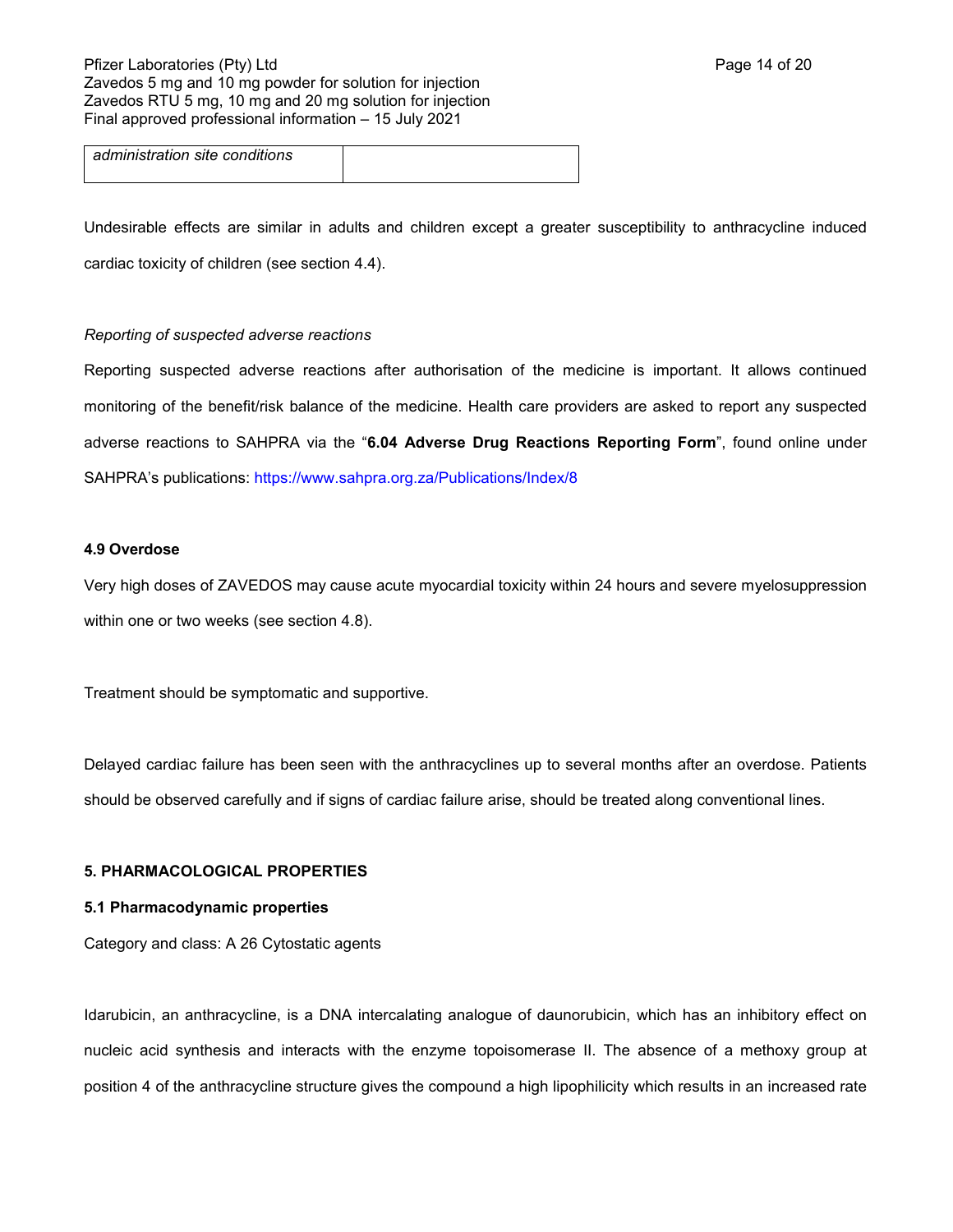of cellular uptake.

Idarubicin acts against murine leukaemia and lymphomas.

#### **5.2 Pharmacokinetic properties**

After IV administration to patients with normal renal and hepatic function, idarubicin is eliminated from systemic circulation with a terminal plasma half-life ranging between 11 and 25 hours. It is extensively metabolised to an active metabolite, idarubicinol. More specifically, hydroxylation of idarubicin at the C-13 carbonyl group results in the secondary alcohol metabolite, idarubicinol. This pathway of idarubicin biotransformation is mediated by cytosolic NADPH-dependent carbonyl and aldo-keto reductases that catalyse the formation of idarubicinol from its parent compound, idarubicin. This active metabolite which is more slowly eliminated with a plasma half-life ranging between 41 and 69 hours. The medicine is eliminated by biliary and renal excretion, mostly in the form of idarubicinol.

Studies of cellular (nucleated blood and bone marrow cells) medicine concentrations in leukaemic patients have shown that peak intra-cellular idarubicin concentrations are reached a few minutes after injection. Idarubicin and idarubicinol concentrations in nucleated blood and bone marrow cells are more than a hundred times the plasma concentrations. Idarubicin disappearance rates in plasma and cells were almost comparable with a terminal halflife of about 15 hours. The terminal half-life of idarubicinol in cells was about 72 hours.

#### *Paediatric population*

Pharmacokinetic measurements in 7 paediatric patients receiving intravenous idarubicin in doses ranging from 15 to 40 mg/m<sup>2</sup> over 3 days of treatment, showed a median idarubicin half-life of 8,5 hours (range: 3,6 - 26,4 hours). The active metabolite, idarubicinol, accumulated during the 3 days of treatment, exhibiting a median half-life of 43,7 hours (range: 27,8 - 131 hours). In a separate study, pharmacokinetic measurements in 15 paediatric patients receiving oral idarubicin in doses ranging from 30 to 50 mg/m<sup>2</sup> during the 3 days of treatment, the maximum plasma concentration of idarubicin was 10,6 ng/mL (range 2,7 - 16,7 ng/mL at the 40 mg/m<sup>2</sup> dose). The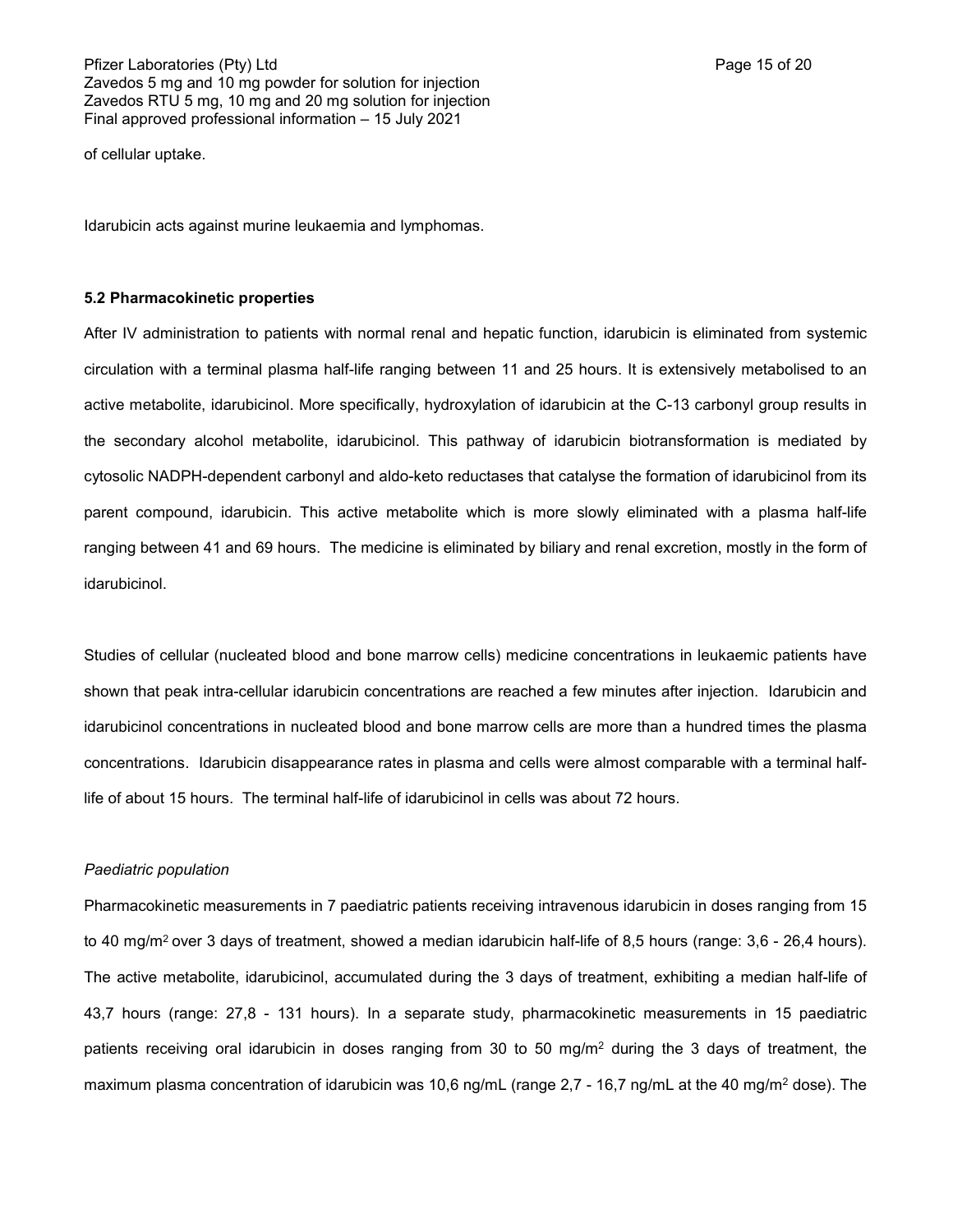### Pfizer Laboratories (Pty) Ltd **Page 16 of 20** Page 16 of 20 Zavedos 5 mg and 10 mg powder for solution for injection Zavedos RTU 5 mg, 10 mg and 20 mg solution for injection Final approved professional information – 15 July 2021

median terminal half-life of idarubicin of was 9,2 hours (range: 6,4 - 25,5 hours). Significant accumulation of idarubicinol was seen over the 3 day treatment period. The observed terminal half-life value of idarubicin after IV administration was comparable to that following oral administration in paediatric patients.

Since C<sub>max</sub> of idarubicin is similar in children and adults following oral administration, absorption kinetics seem not to differ between adults and children.

Following both oral and IV administrations, the elimination half-life values of idarubicin in children and adults differ.

Total body clearance values of  $30 - 107,9$  L/h/m<sup>2</sup> for idarubicin reported for adults are higher than the values of 18 - 33 L/h/m<sup>2</sup> reported for paediatric populations. Although idarubicin has a very large volume of distribution in both adults and children, suggesting that much of the medicine is bound to tissues, the shorter elimination half-life and lower total body clearance are not entirely explained by a smaller apparent volume of distribution in children compared to adults.

# *Hepatic and renal impairment*

The pharmacokinetics of idarubicin in patients with hepatic and/or renal impairment have not been fully evaluated. It is expected that in patients with moderate or severe hepatic dysfunction, the metabolism of idarubicin may be impaired and lead to higher systemic medicine levels. The disposition of idarubicin may also be affected by renal impairment. Therefore, a dose reduction should be considered in patients with hepatic and/or renal impairment (see sections 4.2 and 4.4) and idarubicin is contraindicated in patients with severe hepatic and/or renal failure (see section 4.3).

# **6. PHARMACEUTICAL PARTICULARS**

# **6.1 List of excipients**

# *ZAVEDOS Powder for solution for injection*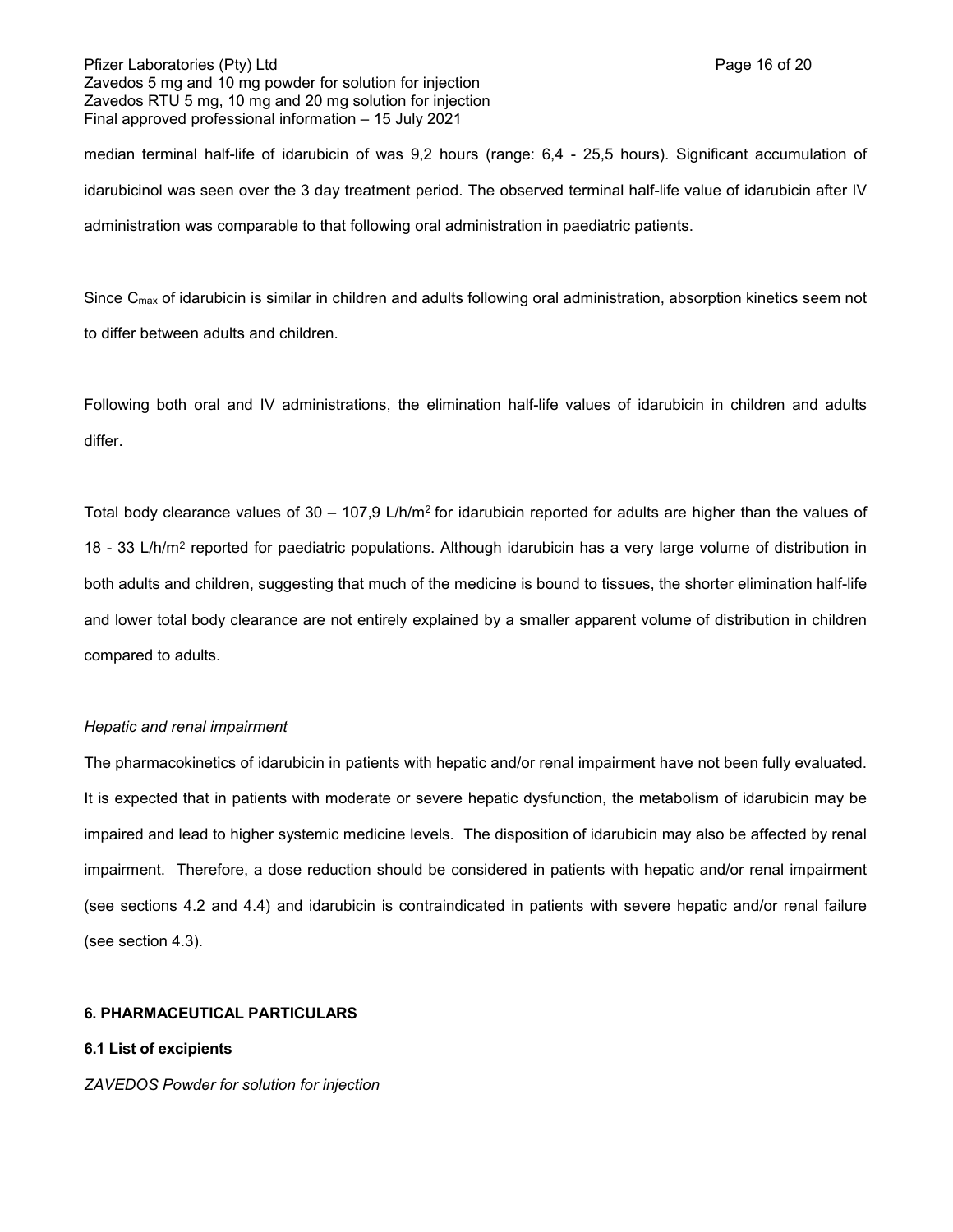Lactose monohydrate

Water for injection

**Nitrogen** 

*ZAVEDOS RTU Solution for injection*

Glycerol

Water for injection

Hydrochloric acid may be present (for pH adjustment)

# **6.2 Incompatibilities**

ZAVEDOS should not be mixed with other medicines. Contact with any solution of an alkaline pH should be avoided as it will result in degradation of the medicine.

ZAVEDOS should not be mixed with heparin due to the chemical incompatibility that may lead to precipitation.

# **6.3 Shelf life**

36 months

*ZAVEDOS powder for solution for injection*

*Reconstituted solution for injection*

Should not be stored for longer than 24 hours at room temperature at or below 25 °C, or 48 hours in a refrigerator at 2 °C - 8 °C.

# *ZAVEDOS RTU solution for injection*

*RTU solution in 0,9 % sodium chloride infusion:*

ZAVEDOS RTU Solution for injection is intended for single use only and any unused portion should be discarded.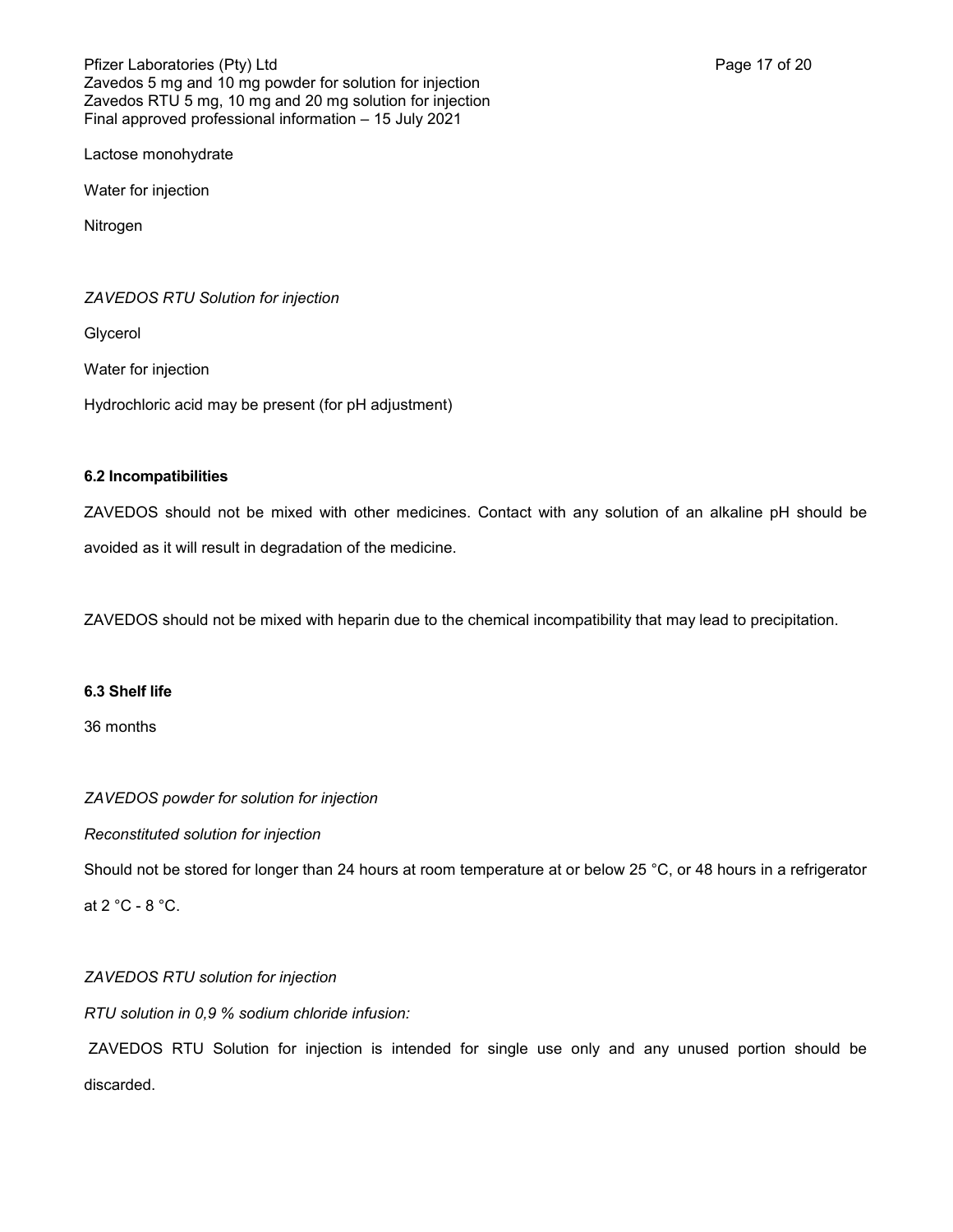Pfizer Laboratories (Pty) Ltd **Page 18 of 20** Page 18 of 20 Zavedos 5 mg and 10 mg powder for solution for injection Zavedos RTU 5 mg, 10 mg and 20 mg solution for injection Final approved professional information – 15 July 2021

ZAVEDOS RTU Solution for injection and the infusion solutions prepared therefrom, contain no antimicrobial agents. It is therefore recommended that in order to reduce any microbiological hazards, further dilution be effected immediately prior to use and infusion be commenced as soon as practicable after preparation of the admixture. Infusion should be completed within 24 hours of preparation and the residue discarded.

# **6.4 Special precautions for storage**

*ZAVEDOS Powder for solution for injection* Store at or below 25 °C. Protect from light.

# *ZAVEDOS RTU Solution for injection*

*RTU solution in vial*

Store in a refrigerator at 2 °C - 8 °C and protect from light.

# **6.5 Nature and contents of container**

*ZAVEDOS Powder for solution for injection*

Vials containing 5 mg and 10 mg idarubicin hydrochloride.

# *ZAVEDOS RTU Solution for injection*

One single-use vial containing 5 mg, 10 mg and 20 mg idarubicin hydrochloride. Each polypropylene vial is closed with a rubber stopper and an aluminium overseal with a purple plastic flip-off top. The vial is packed into an outer cardboard carton.

# **6.6 Special precautions for disposal and other handling**

# *Preparation of the solution*

ZAVEDOS 5 mg and 10 mg Powder for solution for injection must be reconstituted with 5 and 10 mL respectively